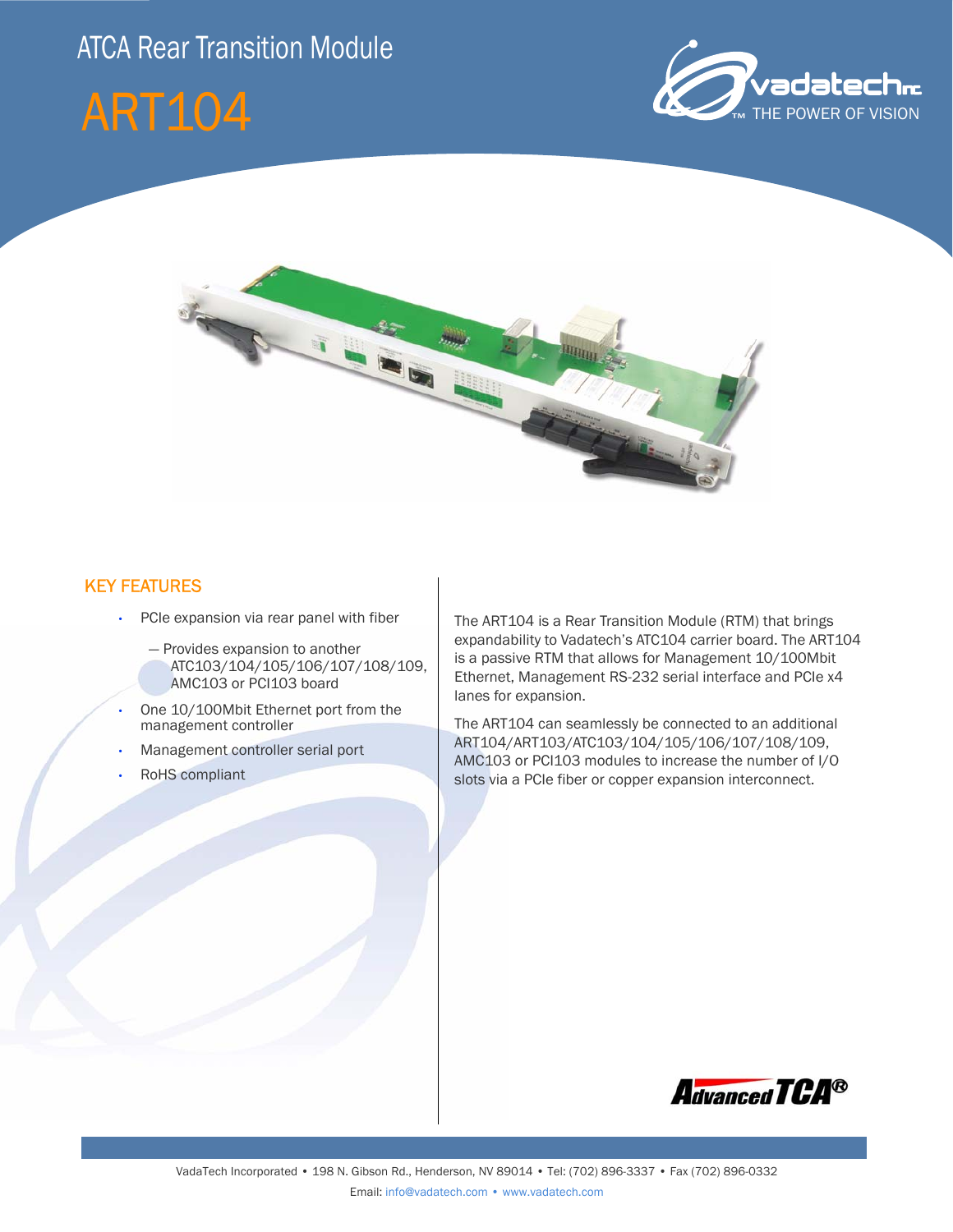### **SPECIFICATIONS**

| <b>Architecture</b>         |                                                                                                                     |                                                                                                                                                                                                                                |
|-----------------------------|---------------------------------------------------------------------------------------------------------------------|--------------------------------------------------------------------------------------------------------------------------------------------------------------------------------------------------------------------------------|
| Physical                    | <b>Dimensions</b>                                                                                                   | Width: 12.687in. (322.25 mm)                                                                                                                                                                                                   |
|                             |                                                                                                                     | Depth: 3.701 in. (94.00 mm)                                                                                                                                                                                                    |
| <b>Type</b>                 | <b>Rear Transition</b>                                                                                              | Expansion                                                                                                                                                                                                                      |
| <b>Standards</b>            |                                                                                                                     |                                                                                                                                                                                                                                |
| <b>ATCA</b>                 | <b>Type</b>                                                                                                         | <b>ATCA Rear Transition</b>                                                                                                                                                                                                    |
| <b>Configuration</b>        |                                                                                                                     |                                                                                                                                                                                                                                |
| Power                       | <b>ART104</b>                                                                                                       | 4W                                                                                                                                                                                                                             |
| Environmental               | Temperature                                                                                                         | Operating Temperature: 0° to 65° C                                                                                                                                                                                             |
|                             |                                                                                                                     | Storage Temperature: -40° to +90° C                                                                                                                                                                                            |
|                             | Vibration                                                                                                           | 1G, 5-500Hz each axis                                                                                                                                                                                                          |
|                             | <b>Shock</b>                                                                                                        | 30Gs each axis                                                                                                                                                                                                                 |
|                             | <b>Relative Humidity</b>                                                                                            | 5 to 95 percent, non-condensing                                                                                                                                                                                                |
| Expansion                   | PCIe                                                                                                                | Expansion to another ART104/ART103 or to an ATC103, ATC104, ATC105, ATC106, ATC107,<br>ATC108, ATC109, AMC103 or PCI103                                                                                                        |
| <b>Rear Panel</b>           | <b>Interface Connectors</b>                                                                                         | One 10/100Mbit RJ-45 connector                                                                                                                                                                                                 |
|                             |                                                                                                                     | Management Ethernet RJ-45 connectors                                                                                                                                                                                           |
|                             |                                                                                                                     | One Serial RS-232 RJ-45 connector                                                                                                                                                                                              |
|                             |                                                                                                                     | x4 PCIe expansion via fiber                                                                                                                                                                                                    |
|                             | <b>LEDs</b>                                                                                                         | Link and Activity                                                                                                                                                                                                              |
|                             |                                                                                                                     | PCIe Lane Good                                                                                                                                                                                                                 |
|                             | Mechanical                                                                                                          | Hot Swap Ejector Handle                                                                                                                                                                                                        |
| <b>Other</b>                |                                                                                                                     |                                                                                                                                                                                                                                |
| <b>MTBF</b>                 | MIL Spec 217-F@ 495,000 Hrs.                                                                                        |                                                                                                                                                                                                                                |
| Certifications              | Designed to meet FCC, CE and UL certifications where applicable                                                     |                                                                                                                                                                                                                                |
| <b>Standards</b>            | VadaTech is certified to both the ISO9001:2000 and AS9100B:2004 standards                                           |                                                                                                                                                                                                                                |
| Compliance                  | RoHS and NEBS                                                                                                       |                                                                                                                                                                                                                                |
| Warranty                    | Two (2) years                                                                                                       |                                                                                                                                                                                                                                |
|                             | The VadaTech logo is a registered trademark of VadaTech, Inc. Other registered trademarks are the property of their |                                                                                                                                                                                                                                |
| <b>Trademarks and Logos</b> |                                                                                                                     | respective owners. AdvancedMC <sup>TM</sup> and the AdvancedTCA <sup>TM</sup> logo are trademarks of the PCI Industrial Computers<br>Manufacturers Group. All rights reserved. Specification subject to change without notice. |